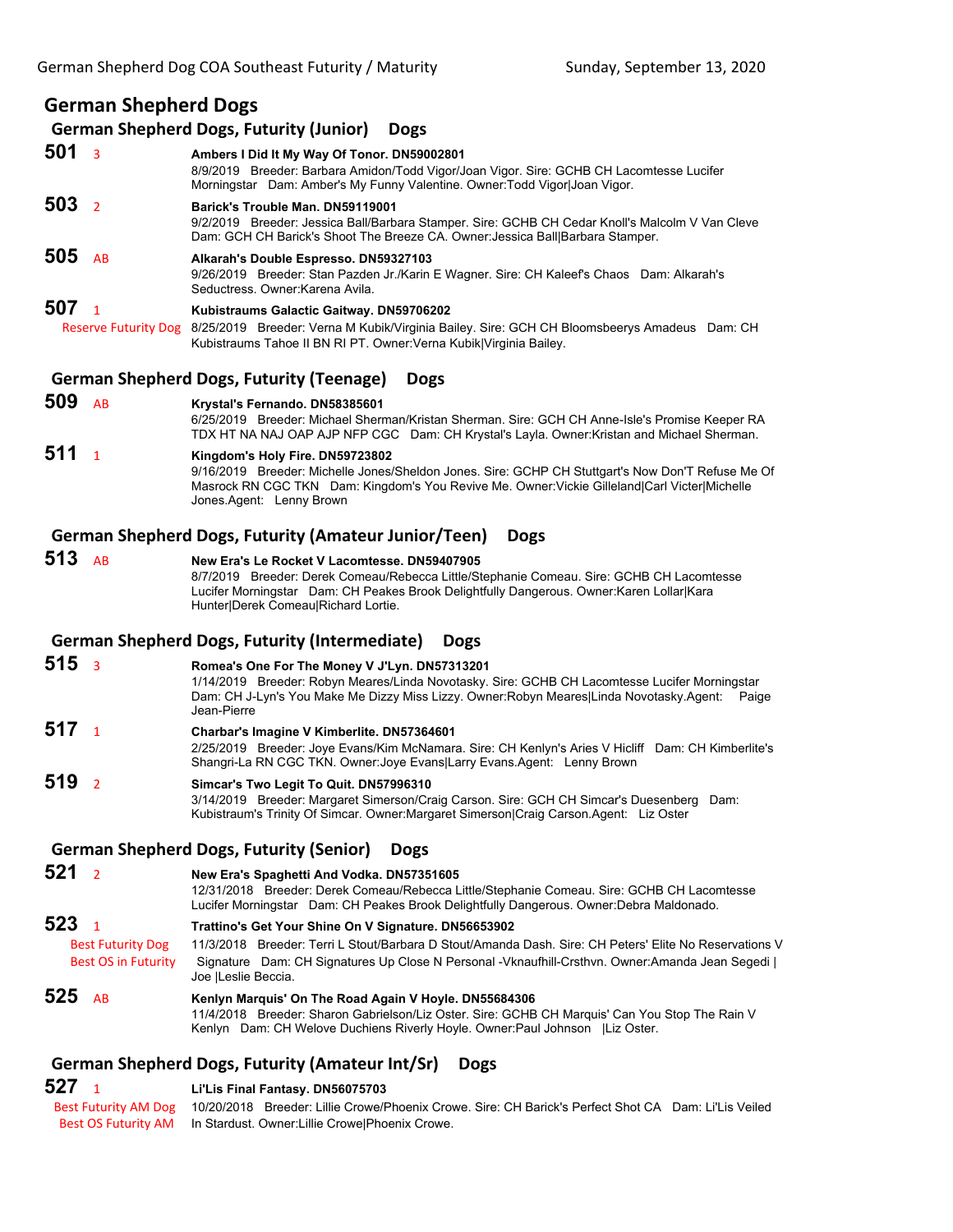# **German Shepherd Dogs, Futurity (Junior) Bitches**

| 500 AB           |                               | Kingdom's Holy Trinity. DN59723803<br>9/16/2019 Breeder: Michelle Jones/Sheldon Jones. Sire: GCHP CH Stuttgart's Now Don'T Refuse Me Of<br>Masrock RN CGC TKN Dam: Kingdom's You Revive Me. Owner: Michelle Jones.                                                                      |
|------------------|-------------------------------|-----------------------------------------------------------------------------------------------------------------------------------------------------------------------------------------------------------------------------------------------------------------------------------------|
| 502 $AB$         |                               | Jonah's Raine Of Cheyenne. DN60681801<br>7/25/2019 Breeder: Joan Segro/Dr. Jose Perez-Gurri M.D./Manuel Campo. Sire: CH Kis Malchik Van<br>Contra Haus Dam: CH Jonah's Rosalita Of Breal-Jogra. Owner: Joan Segro Nan Kwiatek.                                                          |
| 504              |                               | Barick's Midnight Star Of Ruby. DN59119003<br>9/2/2019 Breeder: Jessica Ball/Barbara Stamper. Sire: GCHB CH Cedar Knoll's Malcolm V Van Cleve<br>Dam: GCH CH Barick's Shoot The Breeze CA. Owner: Jessica Ball Barbara Stamper.                                                         |
| 506              | AB                            | Labell's Dancing In The Moonlight On Tour. DN59312909<br>9/17/2019 Breeder: Linda Shepherd Conner/Linda S Filipkoweski. Sire: GCH CH Karizma's Montego Bay<br>Von Loar Dam: Tacora's Black Stiletto's Of Micin's Vallivue. Owner: Linda Shepherd Conner.                                |
| 508              |                               | Kingdom's Holy Spirit. DN59723804<br>9/16/2019 Breeder: Michelle Jones/Sheldon Jones. Sire: GCHP CH Stuttgart's Now Don'T Refuse Me Of<br>Masrock RN CGC TKN Dam: Kingdom's You Revive Me. Owner: Michelle Jones Heather Jones.                                                         |
| 510              | $\overline{2}$                | Ambers Last Word Of Tonor - New Era, DN59002802<br>8/9/2019 Breeder: Barbara Amidon/Todd Vigor/Joan Vigor. Sire: GCHB CH Lacomtesse Lucifer<br>Morningstar Dam: Amber's My Funny Valentine. Owner:Derek Comeau Todd Vigor.                                                              |
| 512 <sub>3</sub> |                               | Barick Heinerburg's Something Royal. DN59119002<br>9/2/2019 Breeder: Jessica Ball/Barbara Stamper. Sire: GCHB CH Cedar Knoll's Malcolm V Van Cleve<br>Dam: GCH CH Barick's Shoot The Breeze CA. Owner: Mindi Kelley Chase Noel M. Chase Nancy Harper-<br>Mulvaney.Agent: Matt McMillan  |
| 514              | $\overline{4}$                | Grey Pines Lucky's Miracle. DN58889602<br>7/28/2019 Breeder: William G Pfeiffer/Jeri Pfeiffer. Sire: CH Tatum's Welove To Trump That! Dam: GCH<br>CH Grey Pines' Lucky PT CGC. Owner: Jeralyn Pfeiffer Wright   William Pfeiffer Agent: Lenny Brown                                     |
| 516              | $\mathbf{1}$                  | <b>Starrdogs Buckles And Boots. DN59327001</b><br>9/22/2019 Breeder: Kathryn A Roberts. Sire: CH Kaleef's Chaos Dam: GCHB CH Heartwood's Pistols<br>And Pearls FDC CA DJ. Owner: Kathryn Roberts.                                                                                       |
|                  |                               | <b>German Shepherd Dogs, Futurity (Teenage)</b><br><b>Bitches</b>                                                                                                                                                                                                                       |
| 518              | AB                            | Tazzman's Confidence In Motion. GG808266<br>4/21/2019 Breeder: Kerry Prevett/Patrick L Mclean/Kurt J Bauccio. Sire: Tazzman's Aregon Dam:<br>Tazzman's Inspiration Merivern. Owner: Jerry Bobak Wendy Bobak Kerry Prevett. Agent: Lenny Brown                                           |
| 520              | $\overline{\mathbf{3}}$       | Canisphere's Mai Tai. GL3968567<br>6/1/2019 Breeder: Karen Shiels. Sire: Marquis' East Bound And Down Dam: Marquis' Staight Tequila<br>Night V Kenlyn. Owner: Kevin Maxwell Mary Lou Morey.                                                                                             |
| 522 <sub>2</sub> |                               | Windborne's "Tunnel Of Luv", DN59002901<br>6/14/2019 Breeder: Carolyn J. Edwards. Sire: GCHB CH Lacomtesse Lucifer Morningstar Dam: Fire N'<br>Ice Of Windborne. Owner: Carolyn JEdwards   Daniel Edwards.                                                                              |
| 524 <sub>1</sub> | <b>Reserve Futurity Bitch</b> | Signature's Harper Rose. DN58027406<br>4/1/2019 Breeder: joe beccia/Leslie Beccia. Sire: CH Peters' Elite No Reservations V Signature Dam: CH<br>Signature"S Rosalita. Owner: Joe Leslie Beccia.                                                                                        |
| 526              | AB                            | Ellamac's I'M Extra Special Too!. DN59322604<br>4/11/2019 Breeder: Brennan Kahler/Christine Kahler. Sire: GCH CH Eagle Valley's Country Boy Dam:<br>GCH CH Tazzman's Extra Special. Owner: Brennan Kahler Christine Kahler.Agent: Lenny Brown                                           |
| 528              |                               | Caretti's All Or None. DN58417703<br>6/6/2019 Breeder: Cyndi Flautt/Jim Flautt. Sire: CH Cross Timbers Blackmale Dam: GCH CH Caretti's<br>Disorderly Conduct RI. Owner: Erin Nellis Nanci Nellis Cyndi Flautt. Agent: Scott Yergin                                                      |
| 530              | $\overline{4}$                | Inquest Bahama Mama Of She-Rock'S. DN57954701<br>5/30/2019 Breeder: Stephanie Schrock/Ileana Nogueras/Abner Mercado. Sire: GCHS CH Sirius Park's<br>Midnight Train To Georgia Dam: CH She-Rock's Sands Of Fiji Inquest. Owner: Donna McConnell Kim<br>David Umbaugh.Agent: Autumn Dugan |
|                  |                               |                                                                                                                                                                                                                                                                                         |

**German Shepherd Dogs, Futurity (Amateur Junior/Teen) Bitches**

**532** AB **Jaepaul Kaleef Betty Boop V Wurdig. DN58656803**

4/21/2019 Breeder: Joyce Eberts/John Eberts/sheree moses/James Moses. Sire: Kaleef's Mayhem Dam: CH Billyjo's Electra Stonewall. Owner:Angela Lloyd|Jimmie Lloyd|Angela Lloyd.

# **534** <sup>1</sup> **Abijah's Miracle Mile Valor. DN59029108**

Best Futurity Am Bitch 8/21/2019 Breeder: Jill Lukasik/Hal Gill. Sire: GCH CH Cherpa's Exxon Of Lealynn Dam: CH Marquis' Elin. Best Futurity Am Owner:Michele Beatty|Ken Beatty|Jill Lukasik.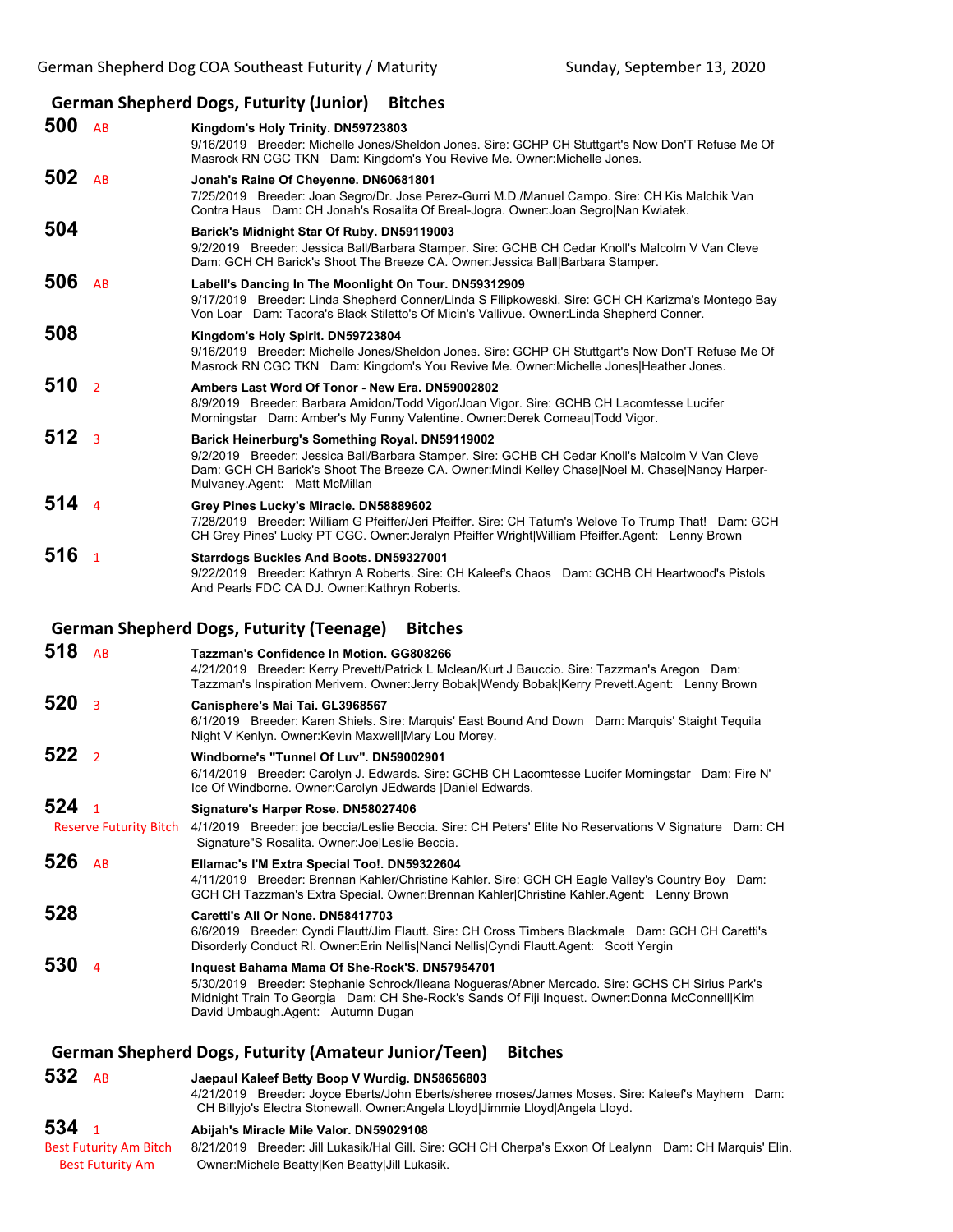## **German Shepherd Dogs, Futurity (Intermediate) Bitches**

**536** AB **Krystal's Look What I Found. DN57442301** 3/15/2019 Breeder: Michael Sherman/Kristan Sherman. Sire: CH Kaleef's Joshua V Kenlyn HT Dam: Elite Design Asia Tokaye Dershimer. Owner:Kristan and Michael Sherman. **538** AB **Mar Haven's Solitaire For Tomorrow. DN56612101** 2/2/2019 Breeder: Carolyn Martello/Linda Kury. Sire: CH Mar Haven's Wynott Bet On Me Dam: CH Paragon's Spending Continues. Owner:Edie trocki|Leah Trocki AB Longbrake. **540** <sup>1</sup> **Kenlyn Marquis' Vendetta V Seven Hills. DN58081605** 1/30/2019 Breeder: Kent Boyles/Liz Oster/Naomi Swanson. Sire: GCHB CH Marquis' Can You Stop The Rain V Kenlyn Dam: CH Welove Duchien's Sweeter Than Honey. Owner:Karena Avila. **542** <sup>2</sup> **Krystal's Maybe It's Time. DN57442302**

3/15/2019 Breeder: Michael Sherman/Kristan Sherman. Sire: CH Kaleef's Joshua V Kenlyn HT Dam: Elite Design Asia Tokaye Dershimer. Owner:Terri Stout|Kristan Sherman|Michael Sherman.

## **German Shepherd Dogs, Futurity (Senior) Bitches**

| 544<br><b>Best Futurity Bitch</b><br><b>Best in Futurity</b> | Kenlyn Marquis' Oops! I Did It Again V Hoyle. DN55684303<br>11/4/2018 Breeder: Sharon Gabrielson/Liz Oster. Sire: GCHB CH Marquis' Can You Stop The Rain V<br>Kenlyn Dam: CH Welove Duchiens Riverly Hoyle. Owner: Maria Oster Liz Oster Holly & Jay Bryan.                         |
|--------------------------------------------------------------|-------------------------------------------------------------------------------------------------------------------------------------------------------------------------------------------------------------------------------------------------------------------------------------|
| 546 <sub>3</sub>                                             | Woodside's Here For The Party. FY813180<br>12/6/2018 Breeder: Sandy Anderson & William Campbell. Sire: CH Woodside's Maximillion Dam: CH<br>Woodside's Mischief Maker. Owner: William Campbell Agent: Lenny Brown                                                                   |
| 548 <sub>2</sub>                                             | CH Schneiderhof's Penny Ante. DN56045801<br>11/21/2018 Breeder: Mrs. Nancy D Schneider/Jamie Stevens. Sire: CH Schneiderhof's Apple Jacks Dam:<br>CH Schneiderhof's Place Your Bets. Owner: Timothy Maddox Nancy Schneider.                                                         |
| 552 $4$                                                      | Kaeginart's Heavenly Gift V Heinerburg ATT. DN56152801<br>11/26/2018 Breeder: Kathy Vanbrackle/Trisha Wylie. Sire: GCHB CH Cedar Knoll's Malcolm V Van Cleve<br>Dam: Kaeginarts Wind Beneath My Wings. Owner:Kathy VanBrackle Nancy Harper-Mulvaney.Agent: Matt<br><b>McMillan</b>  |
| 554<br><b>AR</b>                                             | Krystal's Alexi V Cherpa. DN55146002<br>10/2/2018 Breeder: Pat Draper/Celeste Draper/Michael Sherman/Kristan Sherman, Sire: GCH CH Anne-<br>Isle's Promise Keeper RA TDX HT NA NAJ OAP AJP NFP CGC Dam: CH Coastline Girl On Fire Of<br>Cherpa. Owner: Kristan and Michael Sherman. |

#### **German Shepherd Dogs, Futurity (Amateur Int/Sr) Bitches**

| 550 | Li'Lis Pills N Potions. DN56075701                                                                   |  |
|-----|------------------------------------------------------------------------------------------------------|--|
|     | 10/20/2018 Breeder: Lillie Crowe/Phoenix Crowe, Sire: CH Barick's Perfect Shot CA Dam: Li'Lis Veiled |  |
|     | In Stardust, Owner: Lillie Crowel Phoenix Crowe.                                                     |  |

#### **German Shepherd Dogs, Maturity (Junior) Dogs**

# **529** <sup>1</sup> **Caretti's Executive Order. DN53949101** Reserve Maturity Dog 4/23/2018 Breeder: Cyndi Flautt/Jim Flautt. Sire: CH Cross Timbers Blackmale Dam: GCH CH Caretti's Disorderly Conduct RI. Owner:Christi Kirby Baron|Cyndi Flautt.Agent: Scott Yergin

**531** <sup>2</sup> **Ponca Hill-Tantara's We Will Rock You. DN55658702** 7/21/2018 Breeder: Yvonne Kowalczyk/REED KOWALCZYK. Sire: CH Breal-Jogra's Uriah Dam: CH Ponca Hill-Tantara's Heart Of Gold. Owner:Yvonne Kowalczyk|Reed Kowalczyk.

## **German Shepherd Dogs, Maturity (Senior) Dogs**

## **533** <sup>1</sup> **Krystal's Kayden. DN52563502**

 Best Maturity Dog 12/15/2017 Breeder: Michael Sherman/Kristan Sherman. Sire: GCHB CH Cherpa's High Dollar Client Best OS in Maturity Dam: Elite Design Asia Tokaye Dershimer. Owner:Kristan and Michael Sherman.

#### **535** <sup>2</sup> **Matchmaker's Top Gun V Heinerburg BCAT. DN52701201** 1/16/2018 Breeder: Morgan Lewis/Ren Lewis/Ms. Anita Clouse. Sire: GCHB CH Cedar Knoll's Malcolm V Van Cleve Dam: GCH CH Ranita's Song Of The South PT. Owner:Ren Lewis|Morgan Lewis|Reagan Lonsberry.Agent: Matt McMillan

# **German Shepherd Dogs, Maturity (Junior) Bitches**

| 556 | Ponca Hill-Tantara's Who's On Fire?, DN55658705                                                                 |
|-----|-----------------------------------------------------------------------------------------------------------------|
|     | Reserve Maturity Bitch 7/21/2018 Breeder: Yvonne Kowalczyk/REED KOWALCZYK. Sire: CH Breal-Jogra's Uriah Dam: CH |
|     | Ponca Hill-Tantara's Heart Of Gold. Owner: Toni Pals. Agent: Lenny Brown                                        |